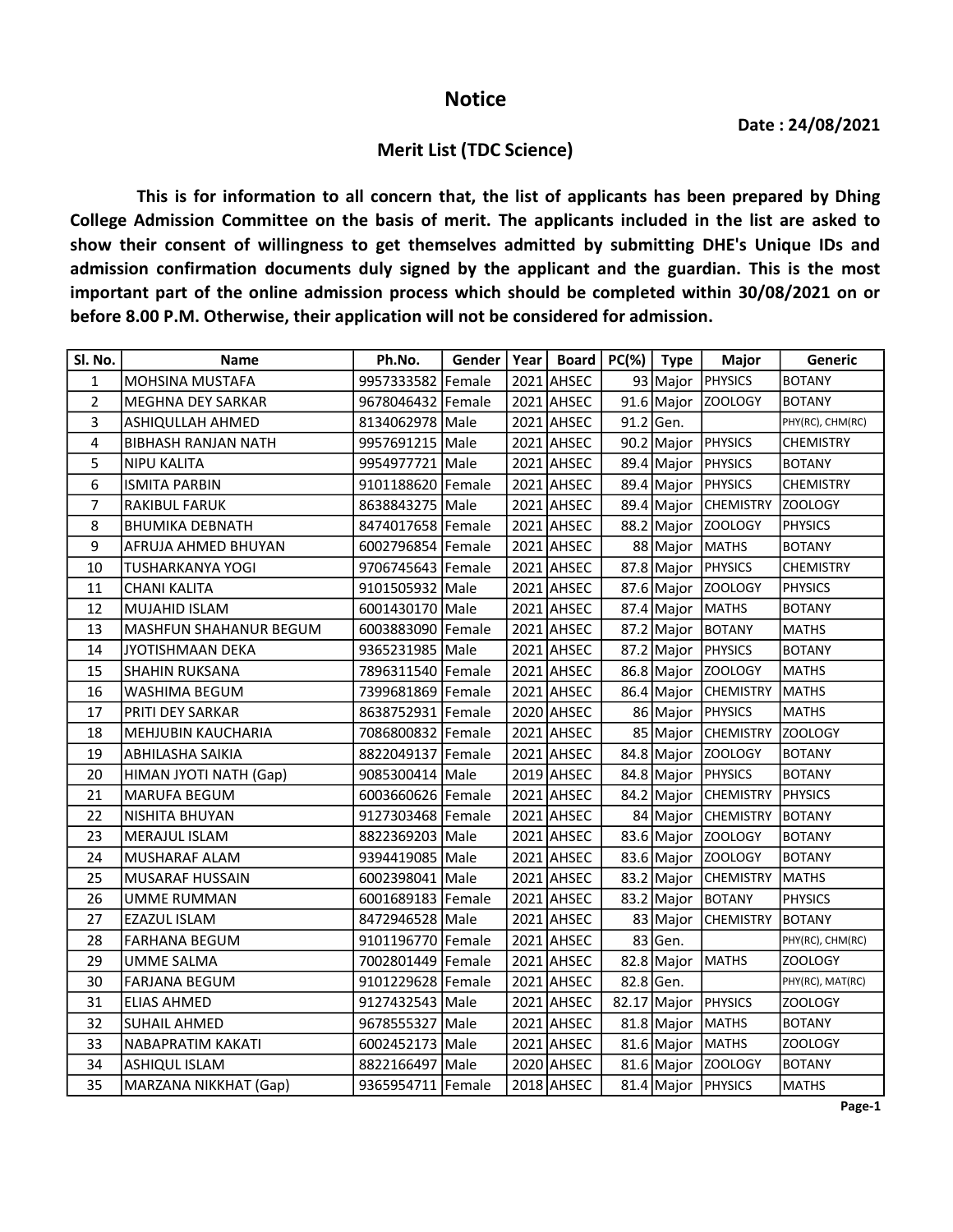| Sl. No. | Name                         | Ph.No.              | Gender | Year   Board   $PC(\%)$   Type |            |           | <b>Major</b>                 | Generic          |
|---------|------------------------------|---------------------|--------|--------------------------------|------------|-----------|------------------------------|------------------|
| 36      | <b>PRANTIK DAS</b>           | 6003644918 Male     |        | 2021 AHSEC                     |            |           | 81.4 Major PHYSICS           | <b>BOTANY</b>    |
| 37      | <b>SHAMIM AKTAR</b>          | 7086901039 Male     |        | 2021 AHSEC                     |            |           | 81.4 Major MATHS             | <b>BOTANY</b>    |
| 38      | <b>BISWAJIT DEY</b>          | 9954990202 Male     |        | 2021 AHSEC                     |            |           | 81.2 Major CHEMISTRY         | <b>MATHS</b>     |
| 39      | ROWZIN SULTANA               | 9394744771 Female   |        | 2021 AHSEC                     |            |           | 81.2 Major CHEMISTRY         | <b>ZOOLOGY</b>   |
| 40      | <b>MAHMUDA BEGUM</b>         | 8011987829 Female   |        | 2021 AHSEC                     |            |           | 81.2 Major CHEMISTRY         | ZOOLOGY          |
| 41      | ATIQUEMASUM                  | 9365649562 Male     |        | 2021 AHSEC                     |            |           | 81   Major   PHYSICS         | <b>CHEMISTRY</b> |
| 42      | JONAID AHMED                 | 6900843907 Male     |        | 2021 AHSEC                     |            |           | 80.8 Major PHYSICS           | <b>MATHS</b>     |
| 43      | RAKIB AHMED                  | 6003703016 Male     |        | 2021 AHSEC                     |            |           | 80.2 Major PHYSICS           | <b>CHEMISTRY</b> |
| 44      | <b>RAIHAN CHOUDHURY</b>      | 8415869631 Male     |        | 2021 AHSEC                     |            |           | 80.2 Major CHEMISTRY         | ZOOLOGY          |
| 45      | NAIMA MUBASHIRA              | 8638302831 Female   |        | 2021 AHSEC                     |            |           | 79.8 Major CHEMISTRY         | ZOOLOGY          |
| 46      | <b>ARIFA SULTANA</b>         | 7577055849 Female   |        | 2021 AHSEC                     |            | 79.8 Gen. |                              | CHM(RC), ZOO(RC) |
| 47      | <b>MD.IFTIKAR ALAM</b>       | 9401042864 Male     |        | 2021 AHSEC                     | 79.67 Gen. |           |                              | CHM(RC), PHY(RC) |
| 48      | RABBUL ISLAM                 | 9954277737 Male     |        | 2021 AHSEC                     |            |           | 79.6 Major CHEMISTRY ZOOLOGY |                  |
| 49      | SHAYEM ASHFAQUE              | 7636072191 Male     |        | 2021 AHSEC                     |            |           | 79.6 Major   MATHS           | <b>BOTANY</b>    |
| 50      | <b>FIZA AMIN</b>             | 8099966396 Female   |        | 2021 AHSEC                     |            |           | 79.6 Major CHEMISTRY PHYSICS |                  |
| 51      | <b>IMRANA BEGUM</b>          | 8473941825 Female   |        | 2021 AHSEC                     |            |           | 79.6 Major CHEMISTRY ZOOLOGY |                  |
| 52      | <b>MOUSUMI MEHSIN JANNAT</b> | 8822504955 Female   |        | 2020 AHSEC                     |            |           | 79.4 Major CHEMISTRY         | ZOOLOGY          |
| 53      | TUHIN TABASSUM               | 8822134694 Female   |        | 2020 AHSEC                     |            |           | 79.2 Major ZOOLOGY           | <b>BOTANY</b>    |
| 54      | MUKSHIDUL ISLAM              | 6003248223 Male     |        | 2021 AHSEC                     |            |           | 79 Major CHEMISTRY           | <b>BOTANY</b>    |
| 55      | KHUSHBU E JAHAN              | 9678777481 Female   |        | 2021 AHSEC                     |            |           | 79 Major MATHS               | <b>BOTANY</b>    |
| 56      | SEMIN AZAD                   | 9365653990 Male     |        | 2020 AHSEC                     |            |           | 79 Major ZOOLOGY             | <b>BOTANY</b>    |
| 57      | <b>JHARNA BARUAH</b>         | 6003513675 Female   |        | 2021 AHSEC                     |            |           | 79 Major PHYSICS             | ZOOLOGY          |
| 58      | <b>BHASHWATI SAIKIA</b>      | 7002873610 Female   |        | 2021 AHSEC                     |            |           | 78.8 Major PHYSICS           | <b>BOTANY</b>    |
| 59      | <b>BHAGYASREE CHAUHAN</b>    | 9395035784 Female   |        | 2021 AHSEC                     |            |           | 78.8 Major Z00L0GY           | <b>CHEMISTRY</b> |
| 60      | MAHFUZA ANJUM                | 9101434855 Female   |        | 2021 AHSEC                     |            |           | 78.8 Major BOTANY            | <b>ZOOLOGY</b>   |
| 61      | ARIFA AHMED                  | 8134016567 Female   |        | 2021 AHSEC                     |            |           | 78.8 Major MATHS             | <b>ZOOLOGY</b>   |
| 62      | <b>RAHIT ROY</b>             | 8822004940 Male     |        | 2021 AHSEC                     |            |           | 78.6 Major BOTANY            | <b>CHEMISTRY</b> |
| 63      | MASUMA AFRIN AKANDA          | 8011747394 Female   |        | 2021 AHSEC                     |            | 78.6 Gen. |                              | CHM(RC), PHY(RC) |
| 64      | <b>ASFIA PARVES SULTANA</b>  | 9365404545 Female   |        | 2021 AHSEC                     |            |           | 78.4 Major CHEMISTRY         | <b>MATHS</b>     |
| 65      | <b>ABUL BASHAR</b>           | 6002723292 Male     |        | 2021 AHSEC                     |            |           | 78.4 Major PHYSICS           | <b>ZOOLOGY</b>   |
| 66      | ABU SADIK AHMED              | 6000375004 Male     |        | 2021 AHSEC                     |            |           | 78.4 Major PHYSICS           | <b>CHEMISTRY</b> |
| 67      | <b>FARHANA FIRDAUS</b>       | 7002730383 Female   |        | 2021 AHSEC                     |            |           | 78.2 Major ZOOLOGY           | <b>BOTANY</b>    |
| 68      | REZUANA RUBI SULTANA         | 7099772540 Female   |        | 2020 AHSEC                     |            |           | 78.2 Major CHEMISTRY BOTANY  |                  |
| 69      | HASINA BEGUM                 | 9101972578 Female   |        | 2021 AHSEC                     |            |           | 78.2 Major Z00L0GY           | <b>PHYSICS</b>   |
| 70      | <b>ASHMITA KURI (Gap)</b>    | 8486310992   Female |        | 2019 AHSEC                     |            |           | 78 Major ZOOLOGY             | <b>BOTANY</b>    |
| 71      | MUMTAHENA RASHIDA            | 8822507692 Female   |        | 2021 AHSEC                     |            |           | 78 Major CHEMISTRY           | ZOOLOGY          |
| 72      | PARAG SINGHA RAJA            | 9365193424 Male     |        | 2021 AHSEC                     |            |           | 78 Major PHYSICS             | ZOOLOGY          |
| 73      | MADHUSMITA DEWRI             | 9957313775 Female   |        | 2021 AHSEC                     |            |           | 78 Major MATHS               | <b>BOTANY</b>    |
| 74      | NABAJYOTI BEZBARUAH          | 8822889032 Male     |        | 2020 CBSE                      |            |           | 77.6 Major ZOOLOGY           | <b>PHYSICS</b>   |
| 75      | PRATISHA CHATTERJEE          | 6901481676 Female   |        | 2021 AHSEC                     |            |           | 77.4 Major PHYSICS           | <b>CHEMISTRY</b> |
| 76      | REHENA KHATUN                | 9373871682 Female   |        | 2021 AHSEC                     |            |           | 77.4 Major CHEMISTRY         | <b>BOTANY</b>    |
| 77      | SADIKUL ISLAM                | 9101859562 Male     |        | 2021 AHSEC                     |            |           | 77 Major BOTANY              | ZOOLOGY          |
| 78      | <b>MRIDUL SAIKAI</b>         | 7896070520 Male     |        | 2021 AHSEC                     |            |           | 77 Major ZOOLOGY             | <b>PHYSICS</b>   |
| 79      | UMME AZIZA                   | 9957491473 Female   |        | 2021 AHSEC                     |            |           | 76.8 Major ZOOLOGY           | <b>PHYSICS</b>   |
| 80      | MUKADDIS HUSSAIN             | 6001610831 Male     |        | 2021 AHSEC                     |            | 76.8 Gen. |                              | CHM(RC), ZOO(RC) |
| 81      | <b>MONIA SULTANA</b>         | 8721952217 Female   |        | 2021 AHSEC                     |            |           | 76.6 Major CHEMISTRY         | ZOOLOGY          |
| 82      | <b>IKBAL MASUD</b>           | 6003540337 Male     |        | 2021 AHSEC                     |            |           | 76.6 Major PHYSICS           | <b>MATHS</b>     |